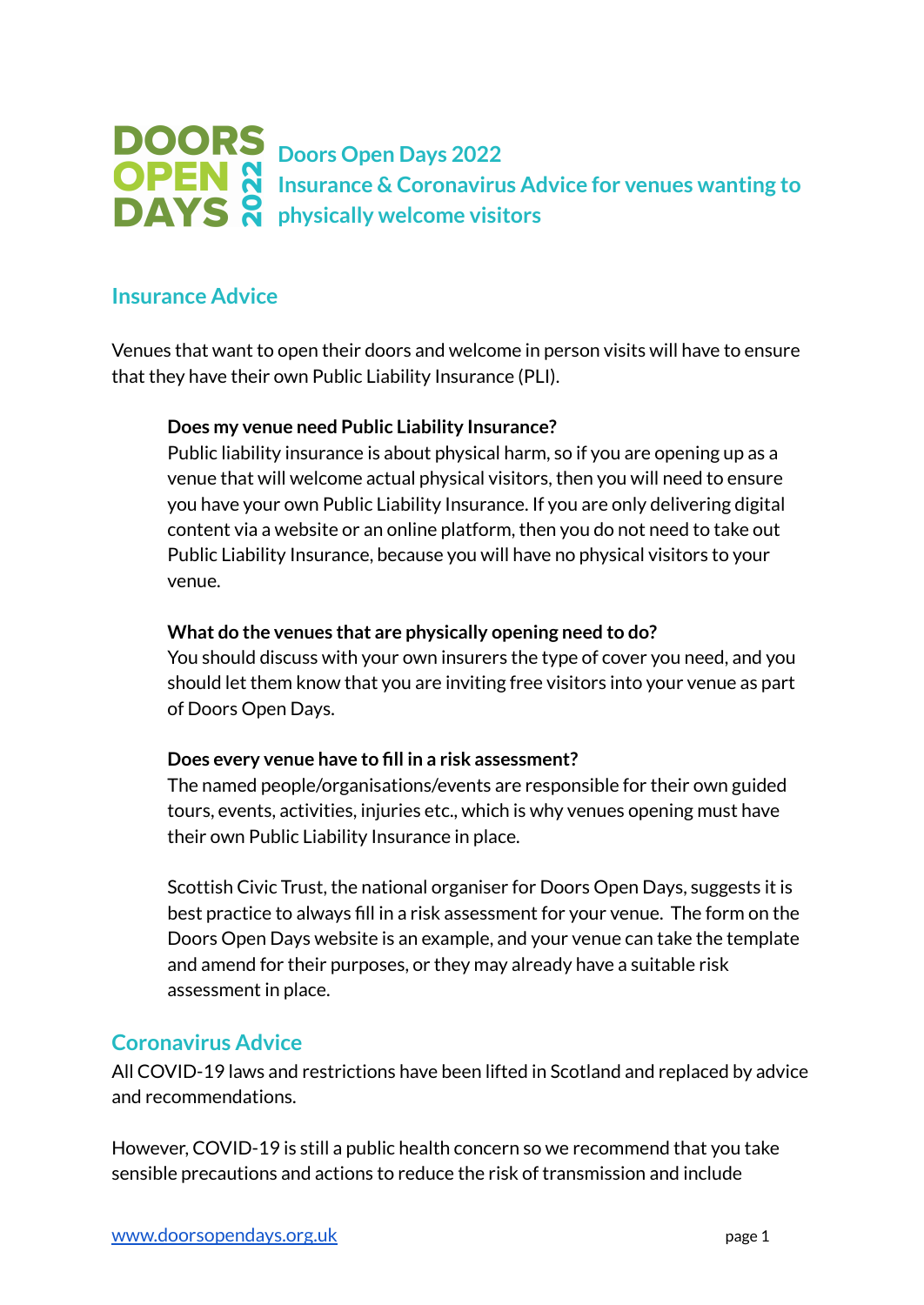COVID-19 considerations in your risk assessment. For full details of up to date government guidance see: <https://www.gov.scot/coronavirus-covid-19/>

# **Things to Consider**

Advice on maintaining a COVID-19 safe work environment is available on the Scottish Government's website:

[https://www.gov.scot/publications/coronavirus-covid-19-general-guidance-for-safer](https://www.gov.scot/publications/coronavirus-covid-19-general-guidance-for-safer-workplaces/pages/overview/)[workplaces/pages/overview/](https://www.gov.scot/publications/coronavirus-covid-19-general-guidance-for-safer-workplaces/pages/overview/)

It covers a number of key points including; Risk Assessment, Ventilation, Testing, Hybrid Working and Fair Work.

## **Risk Assessment**

- While not a legal requirement, it is strongly recommended that you continue to consider COVID-19 as part of your assurance procedures
- The Scottish Government provides free [COVID-19](https://www.gov.scot/publications/coronavirus-covid-19-general-guidance-for-safer-workplaces/documents/) public health risk [assessment](https://www.gov.scot/publications/coronavirus-covid-19-general-guidance-for-safer-workplaces/documents/) tool for this purpose
- Using this tool can better protect your workforce and the public

## **Ventilation**

- Fresh air plays a vital role in preventing the spread of COVID-19
- By law, employers must ensure an adequate supply of fresh air in the workplace
- For practical steps for improving ventilation, you can consult the Health and Safety Executive's guide on [ventilation](https://www.hse.gov.uk/ventilation/overview.htm) in the workplace

## **Testing**

- Most people are no longer required to test regularly, for more information you can refer to the Test and Protect [Transition](https://www.gov.scot/publications/test-protect-transition-plan/) Plan
- If anyone on your staff exhibits symptoms or a positive test result they can refer to the NHS Stay At Home [guidance](https://www.nhsinform.scot/illnesses-and-conditions/infections-and-poisoning/coronavirus-covid-19/coronavirus-covid-19)

# **Hybrid Working**

- Employers are encouraged to continue facilitating hybridised/flexible working
- Hybrid working helps to control the transmission of COVID-19 but also has additional benefits for staff well-being and sustainability
- For advice on hybrid working refer to **[Flexibility](https://www.flexibilityworks.org/hybrid-working-manager-guide/) Works Scotland**

# **Fair Work**

● To protect the health and wellbeing of your workforce we recommend you adopt Fair Work practices to approach the impacts of COVID-19